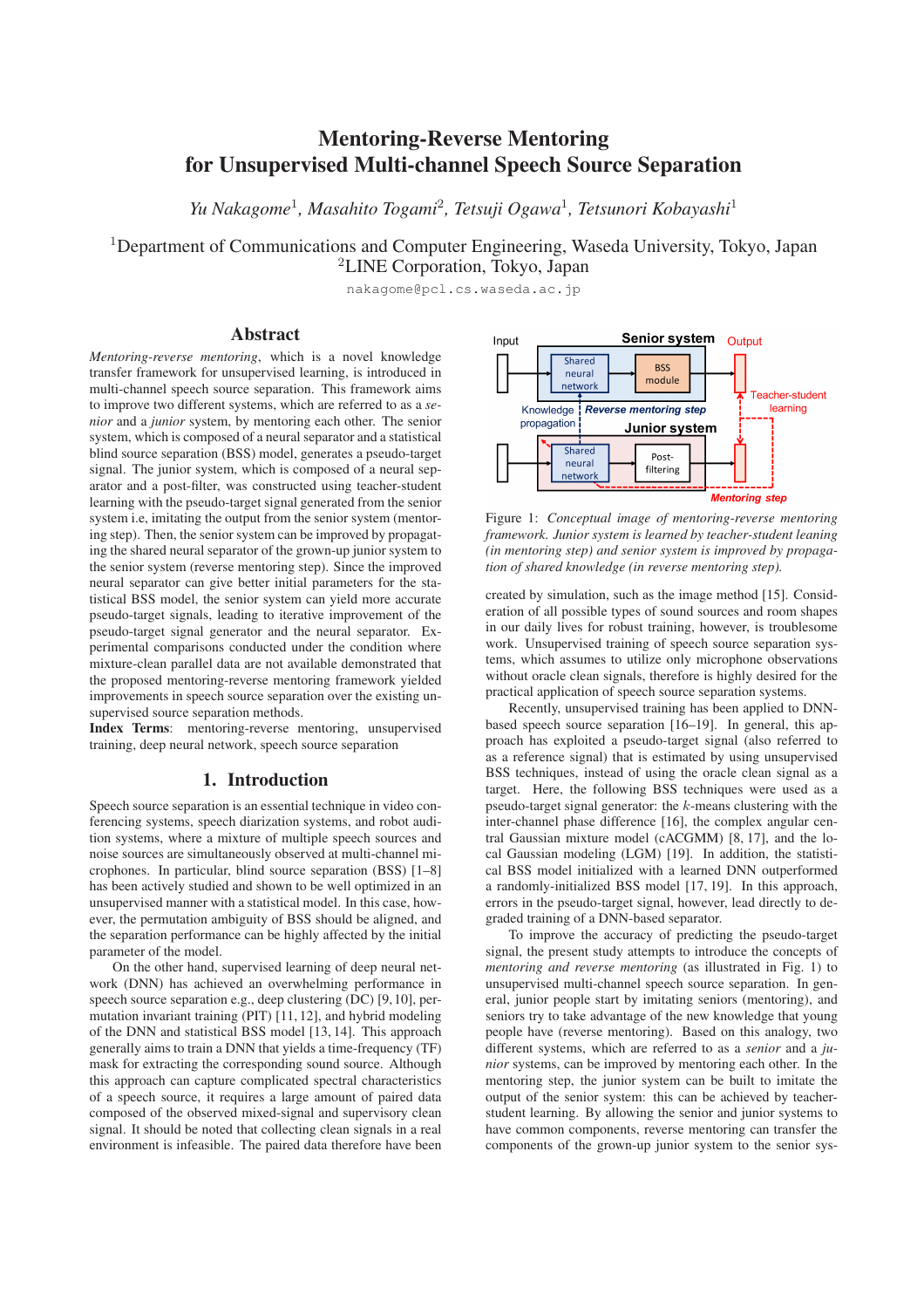tem: this enables the senior system to generate more accurate outputs. The mentoring-reverse mentoring framework is relevant to knowledge distillation techniques [20] such as teacherstudent learning [21] and born again neural networks [22, 23]. The teacher-student learning has a clear hierarchy between two systems: this does not aim to improve the teacher model but focuses on building a compressed student model. In contrast, the mentoring-reverse mentoring framework aims to alternately improve two systems under unsupervised setting.

Specifically, the senior system is composed of a neural separator and a statistical BSS model, and the junior system is composed of a neural separator and a post-filter. During mentoring, the junior system is trained with the pseudo-target signal generated from the senior system. During reverse mentoring, the neural separator of the refined junior system is transferred to the senior system. The knowledge obtained from this study could be useful for developing source separation systems under the practical condition where parallel data are not available.

The rest of the present paper is organized as follows. Section 2 presents existing works and their relevance to the proposed method. Section 3 describes the proposed mentoringreverse mentoring framework. Section 4 demonstrates the effectiveness of the proposed method on unsupervised multichannel speech separation. Section 5 concludes this paper.

## 2. Related Works

This section briefly reviews the existing methods for building neural speech separators when parallel data are not available.

#### 2.1. Unsupervised training of neural separators

Unsupervised training techniques for neural speech source separators have been proposed [24, 25]. In [24], a DNN was directly optimized by using the likelihood function of a spatial model based on cACGMM [8]. This method simultaneously learns a separation network and a localization network [25]: the former and the latter aim to estimate a TF mask and a direction of arrival (DoA) for each source, respectively. This method not only solves the permutation problem in the spatial model, but also estimates the number of sound sources. The estimation accuracy, however, can be degraded because the loss function is affected by a mismatch between the assumed spatial propagation and the actual one.

#### 2.2. Pseudo-supervised training of neural separators

Several attempts to exploit pseudo supervision have been made for training neural source separators [16–19]. In this approach, instead of using a clean signal as a target in a supervised approach, an output signal of unsupervised BSS has been used as a pseudo-target signal. In [16], a separated signal was obtained by k-means clustering using a phase difference and exploited as a pseudo-target signal for training a single-channel separation network. In [17], the output of cACGMM was exploited as pseudo supervision for training a separation network. Note that the pseudo-target signal contains errors because the unsupervised BSS is not perfect: this can hinder the training of a subsequent separation network.

To avoid overfitting of neural source separators to such *noisy* pseudo-target signal, several loss functions for training neural separators have been proposed [18, 19]. In [18], a loss function was weighted with confidence for the pseudo-target signal. In [19], we have already proposed a loss function that computes Kullback-Leibler divergence (KLD) between the pos-

terior probability density function (PDF) of the output signal from the statistical model and that from the DNN. Thanks to consideration of uncertainty of the signals in the form of distribution, it is expected that a neural separator can be trained while avoiding overfitting to errors in the TF bins with low posterior probabilities given by the statistical model.

In addition to [19], this study introduced the mentoringreverse mentoring framework to iteratively improve the pseudotarget signal generator and the neural source separator.

### 3. Proposed Method

This section presents a mentoring-reverse mentoring framework for unsupervised multi-channel speech source separation. The following subsections first explain the overview of the proposed method. Then, the details on the formulation and implementation are explained and finally, how this method works is described. Here, the present study assumes that the DoAs are known because face recognition is available in, for example, teleconferencing and human-robot communication.

#### 3.1. Overview of proposed method

Figure 2 illustrates an overview of the proposed method. The pseudo-target signal generator, referred to as a *senior* system, is composed of a neural separator and a statistical BSS model. The main system, referred to as a *junior* system, is composed of a neural separator and a post-filter. Note that the neural separator is shared between the senior and junior systems.

The proposed framework aims to refine both the senior and junior systems by mentoring each other. This is conducted by the following four steps: Step 1 generates a pseudo-target signal from the senior system based on a randomly-initialized LGM [26]; Step2 (*mentoring*) conducts teacher-student learning to build the junior system to imitate the pseudo-target signal generated from the senior system; by allowing the senior and junior systems to have the common neural separator, Step 3 (*reverse mentoring*) transfers the neural separator of the grownup junior system to the senior system; and Step 4 can generate more accurate pseudo-target signal from the refined senior system, then returns to Step 2.

This alternating procedure is repeated several times, and finally, the separation signal is obtained by using iterative parameter estimation with the posterior PDF obtained in the junior system followed by multi-channel Wiener filtering (MWF).

### 3.2. Pseudo-target signal generator: Senior system

The senior system is composed of the neural separator and an LGM-based speech source separator [7, 26]. To separate multiple speech sources, the LGM-based speech source separation assumes that the PDF of each speech source belongs to a timevarying Gaussian distribution that is represented as:

$$
p(\mathbf{c}_{i,l,k}) = \mathcal{N}(\mathbf{0}, v_{i,l,k} \mathbf{R}_{i,k}),
$$
\n(1)

where  $l$  denotes the frame index,  $k$  denotes the frequency index,  $c_{i,l,k}$  denotes the *i*-th speech source,  $v_{i,l,k}$  denotes the timefrequency variance of the *i*-th speech source, and  $\mathbf{R}_{i,k}$  denotes the multi-channel spatial covariance matrix of the  $i$ -th speech source. In addition, DoA information is incorporated into the speech source separation process by utilizing a complex inverse Wishart distribution as a prior distribution of a multi-channel covariance matrix [26] that is defined as:

$$
\boldsymbol{R}_{i,k} \sim \mathcal{IW}(u, (u - N_m)(\boldsymbol{a}_{\theta_i,k}\boldsymbol{a}_{\theta_i,k}^H + \epsilon \boldsymbol{I})),
$$
 (2)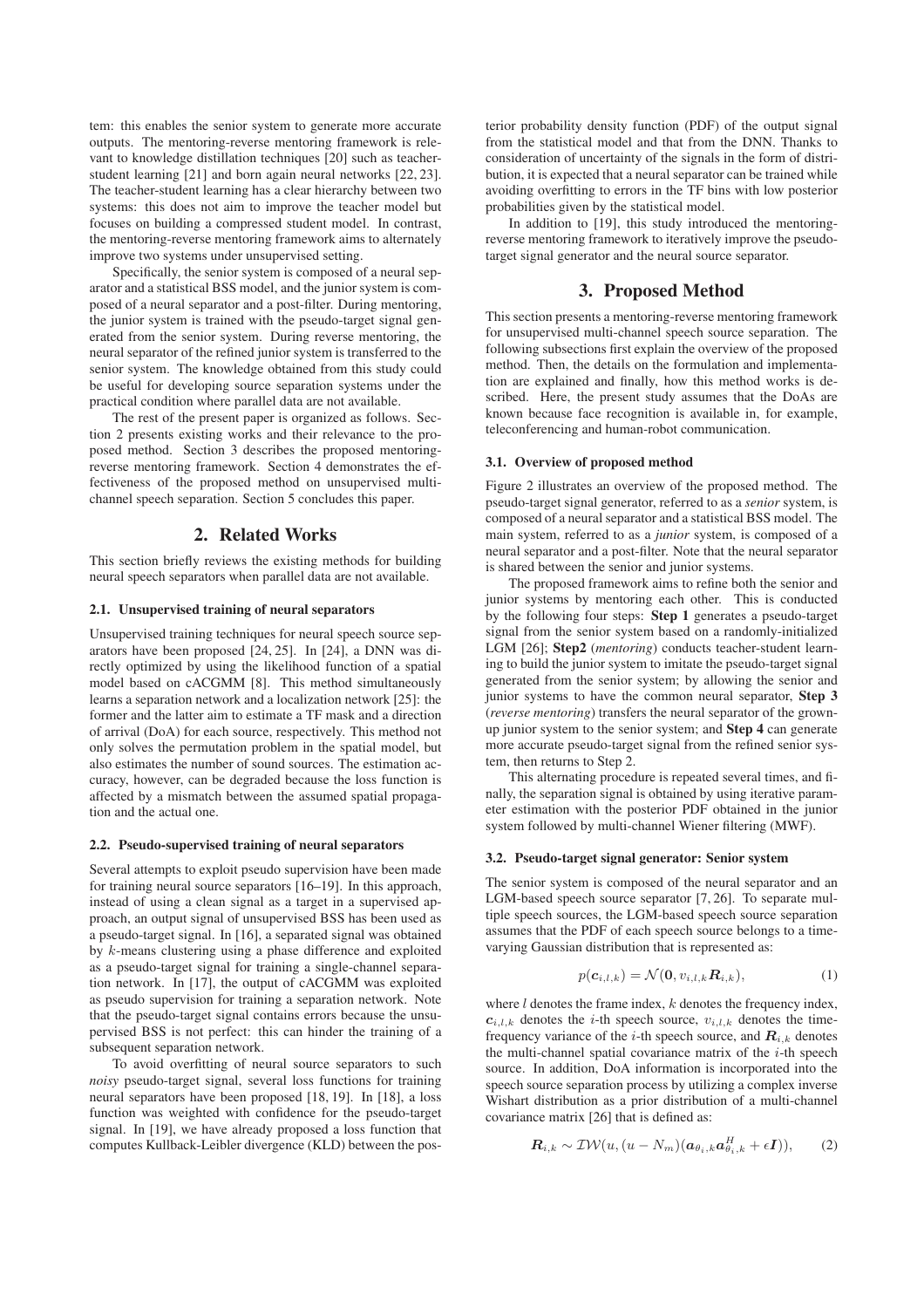

Figure 2: *Overview of proposed mentoring-reverse mentoring framework for unsupervised multi-channel speech separation.*

where  $u$  is a degree of freedom of distribution,  $N_m$  denotes the number of microphones, and  $a_{\theta_i,k}$  denotes the direction of speech source. Besides,  $H$  denotes the Hermitian transpose of a matrix and a vector.

Since all the PDFs are Gaussian distributions, the posterior PDF of the  $i$ -th speech source is estimated to be a Gaussian distribution as [19]:

$$
p(\mathbf{c}_{i,l,k}|\mathbf{x}_{l,k},\Theta_k) = \mathcal{N}(\mathbf{c}_{i,l,k}|\boldsymbol{\mu}_{p,i,l,k},\mathbf{V}_{p,i,l,k}),
$$
(3)

where  $x_{l,k} \in \mathbb{C}^{N_m}$  denotes the microphone input signal,  $\mu_{p,i,l,k}$  and  $V_{p,i,l,k}$  are calculated as  $\mu_{p,i,l,k} = W_{i,l,k}x_{l,k}$  and  $V_{p,i,l,k} = (I - W_{i,l,k})v_{i,l,k}R_{i,k}$ .  $W_{i,l,k}$  denotes the timevarying MWF that is defined as  $W_{i,l,k} = v_{i,l,k} R_{i,k} R_{x,l,k}^{-1}$ . The separation parameter  $\Theta_k = \{v_{i,l,k}, R_{i,k}\}\$ is iteratively updated to maximize the likelihood function in Eq. (3) with the expectation-maximization (EM) algorithm [27]. Note that it is not necessary to align the permutation at the frequency-level and source-level because the DoA is given in this study.

At the beginning of unsupervised training, a pseudo-target signal is generated from a randomly-initialized LGM and used for training a junior system. After this first mentoring step, the neural separator of the trained junior system is transferred to the senior system and hereafter, the neural separator can provide better initial parameters for the LGM-based PDF estimation. This contributes to generation of more accurate pseudo-target signals.

#### 3.3. Main speech source separator: Junior system

The junior system is composed of a neural separator and a postfilter. In the neural separator, the TF mask  $\mathcal{M}_{i,l,k}$  and TF variance  $v_{i,l,k}$  for each speech source are inferred via the DNN. A spectral amplitude of the microphone observation  $\log |x_{l,k}|$  is concatenated with a steered response amplitude  $\log |\bar{a}_{\theta,k}^H x_{l,k}|$ , where  $a_{\theta,k}$  denotes the steering vector of the direction  $\theta$ , and then taken as an input to the DNN. The directions of speech sources are incorporated into the direction attractor vectors [28]. The multi-channel spatial covariance matrix for each source  $\mathbf{R}_{i,k}$  is estimated with the TF mask  $\mathcal{M}_{i,l,k}$  as:

$$
\boldsymbol{R}_{i,k} = \frac{1}{\sum_{l} \mathcal{M}_{i,l,k}} \sum_{l} \mathcal{M}_{i,l,k} \boldsymbol{x}_{l,k} \boldsymbol{x}_{l,k}^H.
$$
 (4)

The posterior PDF of each speech source is calculated as  $q(c_{i,l,k}|\mathbf{x}_{l,k}, \Phi_k) = \mathcal{N}(c_{i,l,k}|\mu_{q,i,l,k}, V_{q,i,l,k}),$  where  $\Phi_k =$  ${v_{i,l,k}, R_{i,k}}$  is the separation parameter. During inference,  $\Phi_k$  is inferred via a DNN and iteratively updated with EM algorithm. Finally, the separated signal is obtained by the MWF.

#### 3.4. Loss function for training deep neural network

To avoid overfitting of the neural separator to the error in pseudo-target signal, the proposed method attempts to minimize the KLD between the posterior PDF computed with the LGM  $p_{i,l,k}$  and that computed with the DNN  $q_{i,l,k}$  [19] as:

$$
\mathcal{D}(p_{i,l,k}||q_{j,l,k}) = (\mu_{q,j,l,k} - \mu_{p,i,l,k})^H V_{q,j,l,k}^{-1} (\mu_{q,i,l,k} - \mu_{p,i,l,k})
$$
\n
$$
+ \text{tr}(V_{q,j,l,k}^{-1} V_{p,i,l,k}) + \log \frac{|V_{q,j,l,k}|}{|V_{p,i,l,k}|} - N_m.
$$
\n(5)

### 3.5. Effectiveness of mentoring-reverse mentoring

This subsection describes how the proposed mentoring-reverse mentoring works in multi-channel speech source separation. In the first mentoring step, the junior system is constructed by using teacher-student learning to imitate the pseudo-target signal estimated by the randomly-initialized BSS, which is a frequency-independently formulated separator that results in spontaneous inconsistencies between frequencies. The previous work on teacher-student learning of DNN with pseudo-target signals obtained by the BSS [17, 19] observed that DNN does not overfit to such inconsistencies, but rather learn parameters that take into account the time-frequency correlations. This property seems to be the key to the success of the mentoring step. In the reverse mentoring step, the data-driven knowledge of the learned junior system is transferred to the senior system as a parameter of DNN. In the senior system, the BSS is initialized with the parameters yielded from the DNN to estimate the pseudo-target signal with higher accuracy. Using the improved pseudo-target signal, the mentoring step is performed again to obtain a junior system. The reduced error in the pseudo-target signal contributes to the junior system estimating the parameters of the DNN more accurately.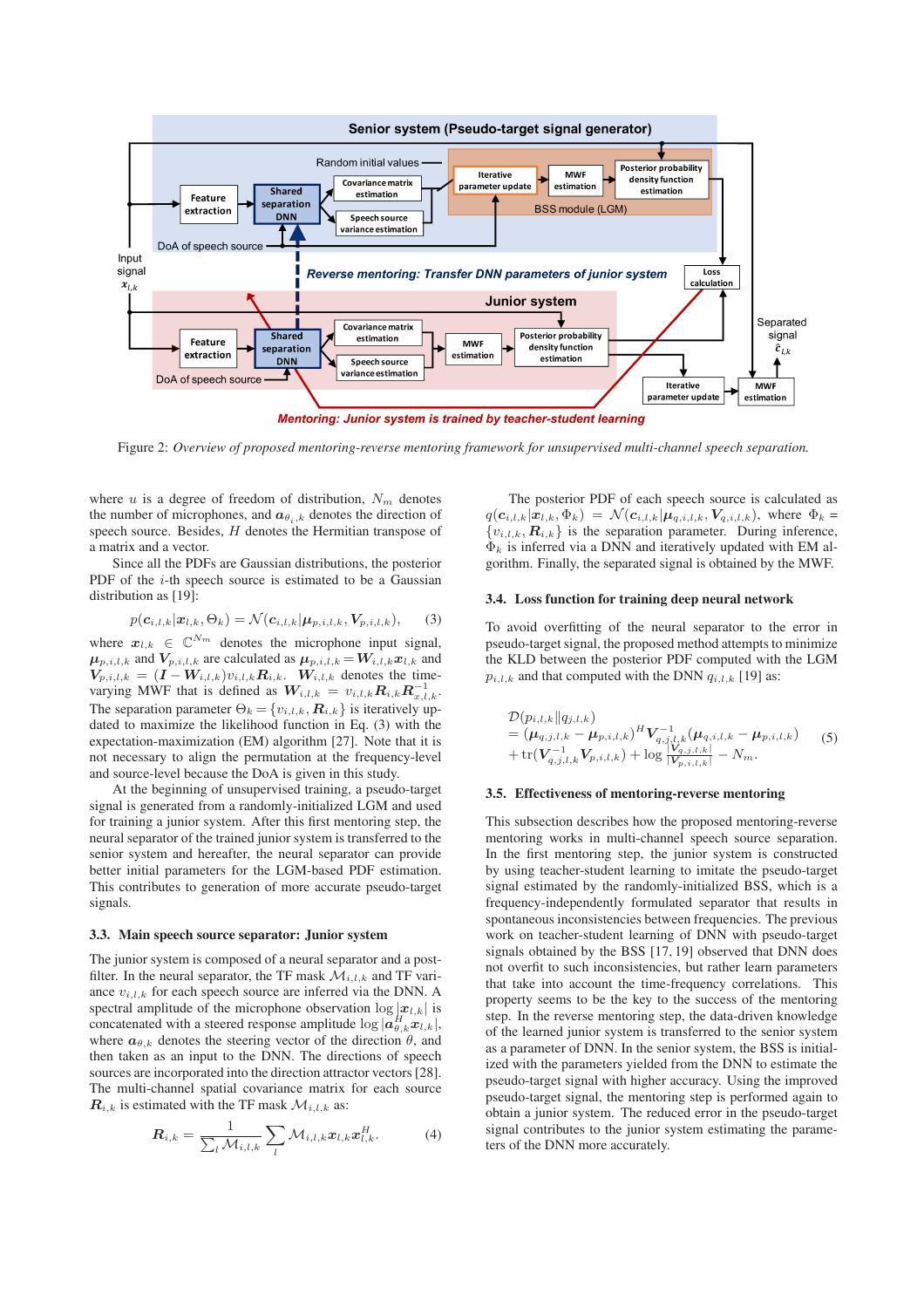|                                       | # iteration of             |            |          |                |      |             |
|---------------------------------------|----------------------------|------------|----------|----------------|------|-------------|
|                                       | mentoring-revere mentoring | $SDR$ [dB] | SIR [dB] | FWseg.SNR [dB] | CD   | <b>PESO</b> |
| Unprocessed                           |                            | $-0.80$    | 2.26     | 7.38           | 4.78 | 1.69        |
| Pseudo-target signal [26]             |                            | 2.92       | 6.54     | 9.31           | 4.07 | 1.92        |
| Training w/ pseudo-target signal [19] |                            | 4.84       | 7.92     | 9.53           | 3.95 | 2.03        |
|                                       |                            | 5.73       | 8.42     | 9.60           | 3.81 | 2.04        |
| Proposed method                       |                            | 5.80       | 8.49     | 9.67           | 3.77 | 2.05        |
|                                       |                            | 5.82       | 8.54     | 9.71           | 3.77 | 2.05        |
| Training w/ oracle target signal [28] | -                          | 7.79       | 10.10    | 11.32          | 3.46 | 2.15        |

Table 1: *Performance of existing and proposed unsupervised speech source separation methods.*

# 4. Experiments

To demonstrate the effectiveness of the proposed method, experimental comparisons were conducted in an environment with multiple speech sources and diffuse noise.

### 4.1. Speech materials

The clean speech and the diffuse noise were selected from the TIMIT corpus [29] and the diverse environments multi-channel acoustic noise database (DEMAND) [30], respectively. To simulate simultaneous speech, a target and an interference speech source were placed respectively at one of the 13 directions (- 90° to 90° at 15° intervals) without duplication. Here, the measured impulse responses in the multi-channel impulse response database (MIRD) [31] were convoluted to the aforementioned dry sources at a signal-to-interference ratio (SIR) of the range of -5 dB to 5 dB. Then, the diffuse noise was superposed at a signal-to-noise ratio (SNR) of the range of 20 dB to 30 dB.

A linear microphone array with eight microphones was used. The microphone spacing was 3-3-3-8-3-3-3 cm, 4-4-4- 8-4-4-4 cm, or 8-8-8-8-8-8-8 cm. The microphone alignment was assumed to be known to calculate steering vectors used for an input feature of the DNN. The distance between a speech source and a microphone was 1 m, and the reverberation time was randomly set to 0.16 s, 0.36 s, or 0.61 s for each utterance.

The talkers and utterances were different between the training and the testing data. For training, 1000 utterances were used: this is smaller than the conventional study (e.g., 30000 in [17]) because a small number of required utterances is preferable in practice. For testing, 500 utterances were used.

The sampling rate was 8 kHz, the frame size was 256, and the frame-shift was 64. The number of frequency bins was 129.

#### 4.2. Neural network architecture

The network architecture for the proposed method was empirically determined. The neural separator has three layers of bidirectional long short-term memory (BLSTM) with 300 units for each direction, and one fully connected layer for estimating a time-frequency mask and a time-frequency activity. The direction attractor net [28] has four fully connected layers for each speech source. All network parameters were optimized using the Adam optimizer [32]. The learning rate of the optimizer was  $1.0 \times 10^{-3}$  and the mini-batch size was 32.

For an impartial comparison, the number of epochs was set to 300 in all DNN methods. When the pseudo-target signal was updated  $N$  times in the proposed method, the pseudo-target signal was generated and replaced every  $300/(N+1)$  epochs with the parameters of DNN at that time.

The hyper-parameter  $u$  in LGM [26] was 50 and the parameters  $\Theta_k$  were updated 30 times with EM algorithm, which were empirically determined.

#### 4.3. Experimental results

The performance of speech source separation was evaluated using the signal-to-distortion ratio (SDR) and the SIR from BSS-EVAL [33], the frequency-weighted segmented SNR (FWseg. SNR), the cepstrum distortion (CD), and the PESQ. The average scores for all evaluation measures are listed in Table 1.

First, the pseudo-target signal estimated by the randomlyinitialized LGM [26] was compared with the output signal from the junior system (i.e., Training w/ pseudo-target signal [19]) to examine the effectiveness of the mentoring step. The result demonstrated that the first mentoring step performed well: the junior system outperformed the senior system (i.e., randomlyinitialized LGM).

Next, the effectiveness of the proposed mentoring-reverse mentoring framework was investigated. The result demonstrated that performing the mentoring and reverse mentoring once greatly improved the separation performance over the case with only the mentoring step (i.e., Training w/ pseudo-target signal [19]). This indicates that the neural separator transferred from the learned junior system provided better parameters for initialization of the LGM, and decreased residual noise in the pseudo-target signal, leading to improved performance in training the junior system again.

Finally, the effectiveness of repeating the mentoring-reverse mentoring steps was evaluated. The result demonstrated that each iteration of the mentoring and reverse mentoring improved the separation performance and the improvement almost converged in the third update. The proposed method focuses on unsupervised learning and does not reach the performance of the junior system built in a supervised manner [28] (i.e., Training w/ oracle target signal [28]). In our future work, selecting training data based on the reliability of the pseudo-target signal in the mentoring step is expected to improve the performance efficiently.

# 5. Conclusions

The concept of mentoring-reverse mentoring was introduced in unsupervised multi-channel speech source separation. In the mentoring step, the junior system was built by teacher-student learning with the pseudo-target signal generated from the senior system. In the reverse mentoring step, the senior system was improved by taking advantage of the shared neural separator of the refined junior system. The experimental results demonstrated the iterative improvement of the senior and junior systems and the improvement of the proposed method over the existing methods.

# 6. Acknowledgements

The research was supported by NII CRIS collaborative research program operated by NII CRIS and LINE Corporation.